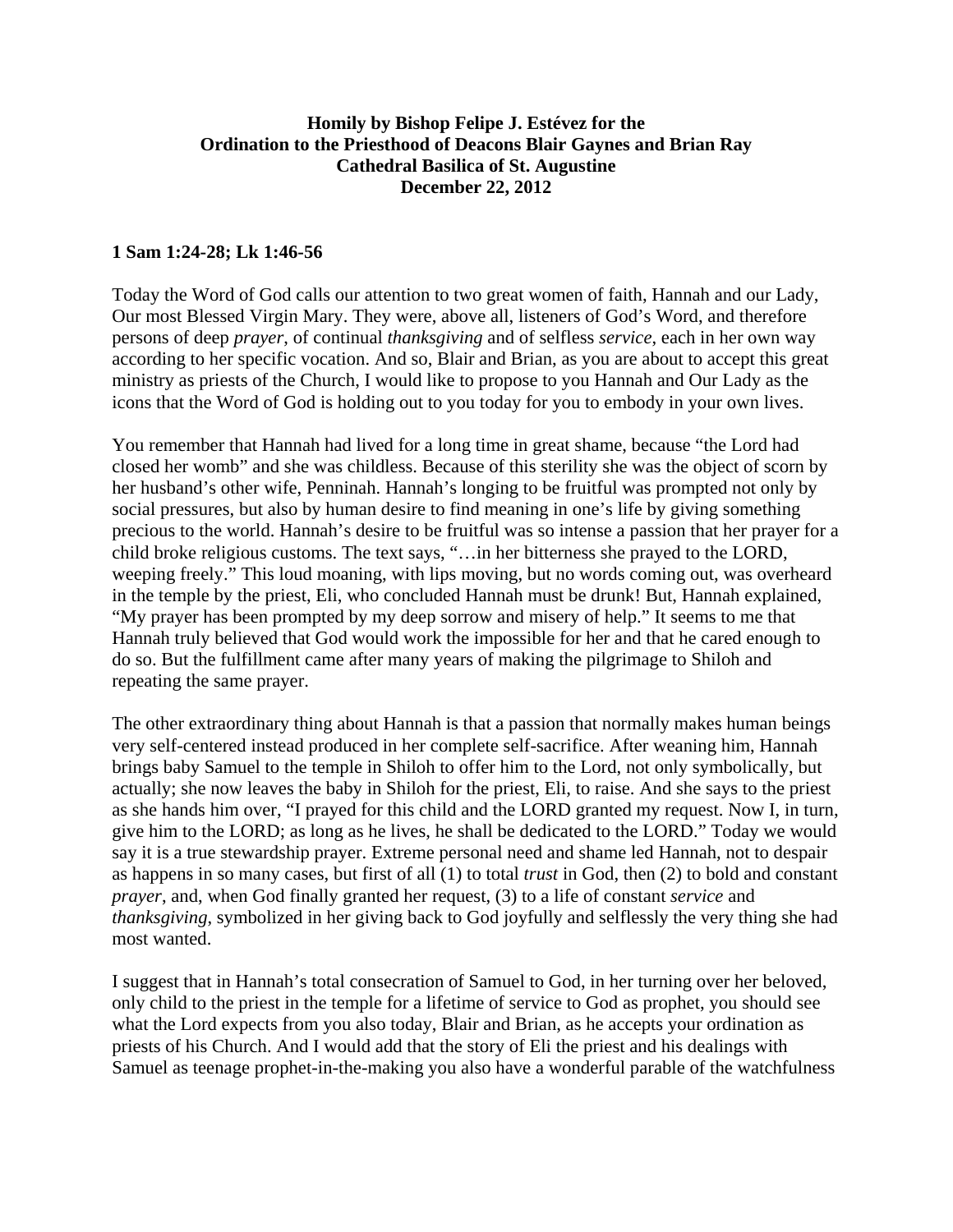and care you are to invest as you seek to make disciples of Christ out of the young people to whom you minister with such personal dedication.

Now, the story of Hannah is obviously offered to us by the Liturgy today as prefiguration of the story of Mary. Here, all the promises to Israel reach ultimate fulfillment. We cannot even begin to explore now the treasures of our Lady's interior prayer as glimpsed in the Magnificat. But I will say this: Mary's purity of heart, her total dedication and offering, not only of her Son, but of herself to God, goes so far that, unlike Hannah, she expresses not even a single desire of her own. She has made her own human will so much one with the divine will that all she can speak about is God and everything he has done and will do for herself, for Israel and for human beings of all times and places.

The praise and thanksgiving that overflow from Mary's heart have a universal bearing. She excludes no one from the tremendous benefits of salvation and grace she has already received, chief among these the very presence of the Incarnate Word in her being. Mary knows that God, in making her the Mother of his Son, "has done such great things: for her precisely because she looks completely away from herself and to him as the source of all good. She sees herself only as the *representative* of all those who are humble of heart, hunger for righteousness and fear God. As a result, Mary conceives of herself at the deepest core of her being as nothing but a *handmaid*, that is to say, a *servant*.

And let us not forget the context in which our Lady proclaims the Magnificat. She is not locked away in her room praying, nor is she in the temple before the priest. She is at the house of Zachary and Elizabeth in the hill country of Judea, to which she has made a difficult climb on foot and where she has gone in haste to assist her cousin during her pregnancy. In other words, what does Mary do when she realizes the greatness of the Lord revealed to her so intimately and when she feels exultation of her spirit in God's presence within her? She does not go to the temple or perform any cultic act; rather, again, unlike Hannah, *she submerges her joy in her ordinary life and makes it fruitful in deeds of service to others!* 

When Mary realizes that God's "mercy reaches from age to age for those who fear him," she immediately translates that realization into concrete deeds of mercy of her own for those around her, those that divine Providence has put in her life. She dedicates the first three months of a momentous pregnancy that changed humankind's history to performing the humblest household tasks in a tiny village hidden in the mountains of Judea. This is Christian life according to the heart of Christ! Mary worships God and gives praise and thanksgiving to God, not only in formal prayer, but by embodying the very manner of being and acting she has discerned in the God she carries in her womb. In Mary, believing and praising God become completely one with living and doing according to God's will. This is why, in this year above all, we call her the Mother of Faith.

I do not think, dear Blair and dear Brian, that you could have better models as priests than what is offered to you so dramatically and movingly today in the towering figures of Hannah and Mary, women of intense faith, prayer and service, all at once. May the Mother of God, under the diocesan invocation of Our Lady of La Leche, help you bring to full term, the divine Word you have conceived in your hearts, who is none other than the *King of all peoples* we invoke today in